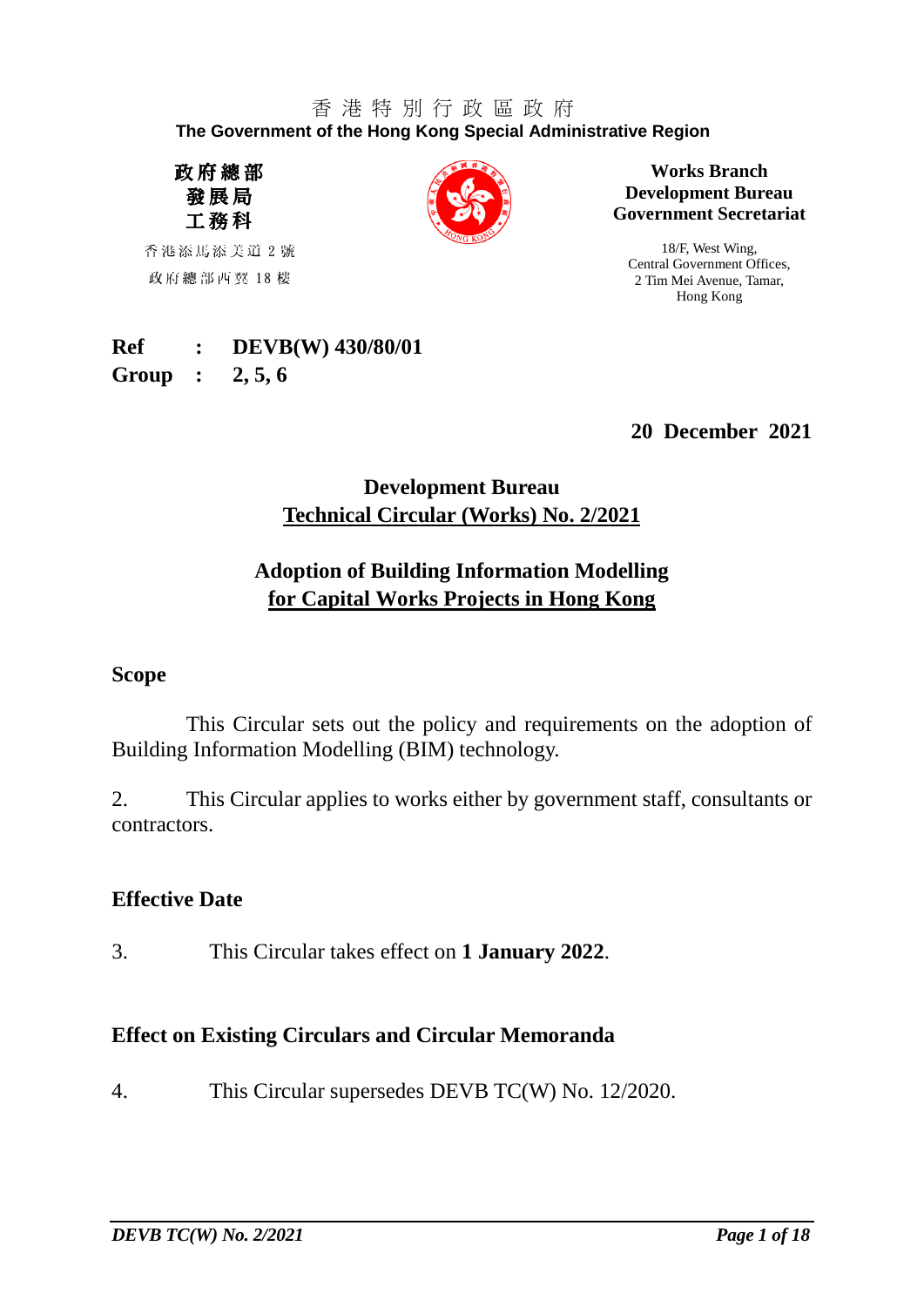# **Background**

5. In its meeting in April 2013, Works Policies Coordination Committee (WPCC) endorsed the proposal to adopt an incremental strategy in using BIM technology in public works projects. Pilot projects with relatively complex building and/or structural works, and of different nature (such as water/sewage treatment plant, various building projects, etc.) were selected for trial with a view to obtaining more information on the performance of the technology in public works projects in various aspects.

6. In 2014, WPCC endorsed the proposal to promote wider use of BIM technology in different stages of public works projects of any nature, scale or complexity and explore the use of BIM technology for asset management so as to enable staff of Works Departments (WDs) from senior management to frontline staff to appreciate the benefits of the technology and acquire the hands-on experience.

7. Under the endorsed proposal, WDs should continue to provide training to their staff from introductory level to advanced level for the smooth delivery of pilot projects and to establish a pool of colleagues capable of building up and administering BIM models.

8. The Government is firmly committed to the promotion and adoption of BIM technology in capital works projects with a view to enhancing the design, construction, project management, asset management and improving the overall productivity of the construction industry. In this connection, DEVB TC(W) No. 7/2017 was issued to require consultants and contractors to use BIM technology when undertaking design of major government capital works projects from 2018 onwards. Subsequently, DEVB TC(W) No. 18/2018 was also issued to mandate some BIM uses relating to construction planning (4-D) and cost estimation (5-D) so as to promote wider use of BIM technology in public works projects. In 2019, DEVB TC(W) No. 9/2019 was issued to further extend the scope of mandatory BIM uses, among other aspects, to certain applications in investigation, feasibility and planning stage, design for digital fabrication as well as sustainability evaluation (6-D). To further foster adoption of BIM technology in public works projects, DEVB TC(W) No. 12/2020 was issued in 2020 to extend the scope of mandatory BIM uses to the applications relating to asset management, surveying of underground utilities, engineering analysis, 3-D control and planning, etc.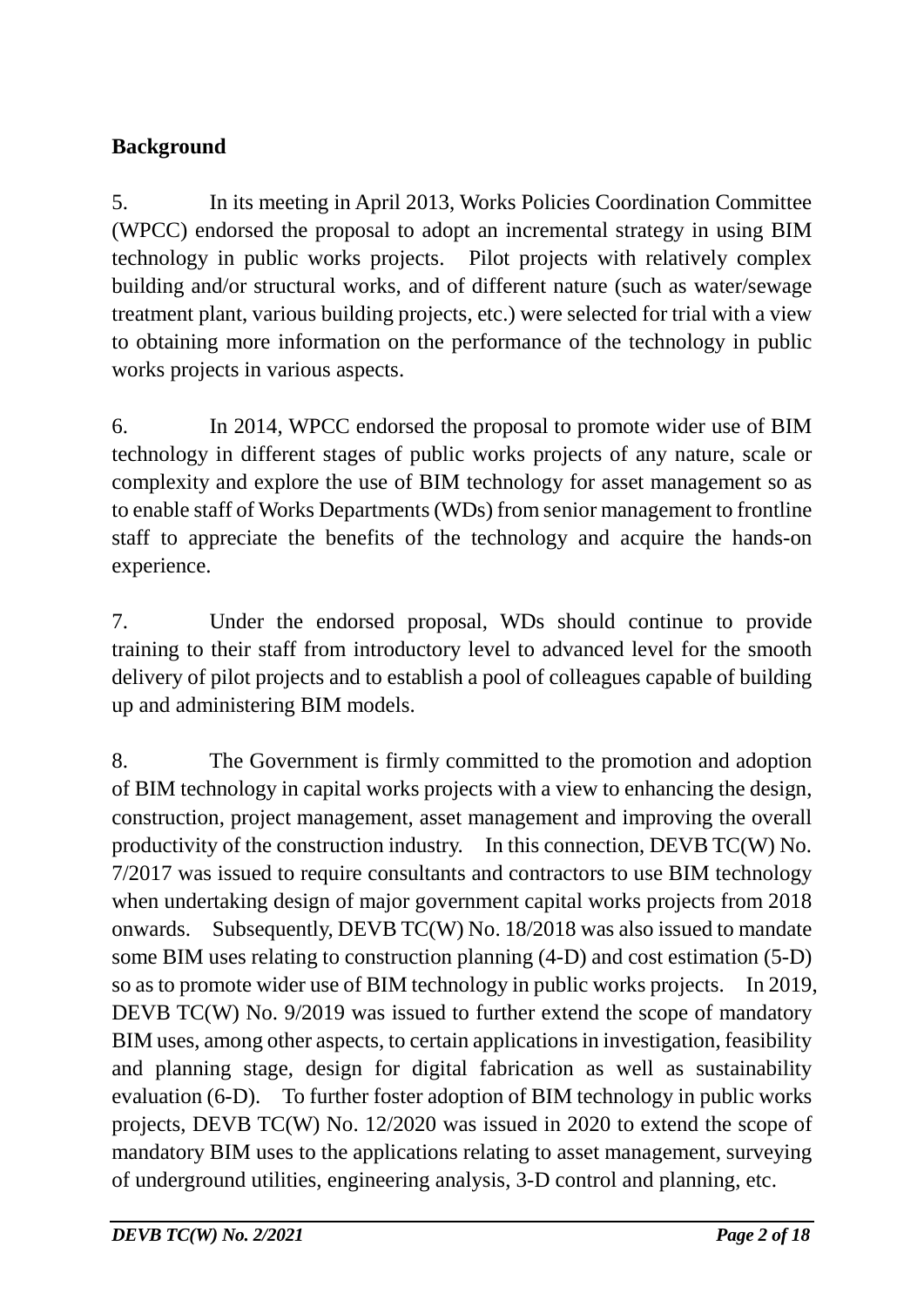9. Superseding DEVB TC(W) No. 12/2020, this Circular enhances the implementation requirements for BIM adoption in response to WDs' feedback and according to DEVB's roadmap on BIM development. In particular, the enhancement of BIM workflow, requirements for adoption of Common Data Environment (CDE), BIM data harmonization and information security of project data are included.

# **Policy**

10. Capital works projects with project estimates more than **\$30 Million** shall use BIM technology. The policy is applicable to projects in the investigation, feasibility, planning, design or construction stages in the Capital Works Programme irrespective of the modes of delivery as detailed in the ensuing paragraphs. For entrustment works, sub-vented capital works projects and works that are undertaken by private parties but will be handed back to the Government for maintenance, the BIM adoption policy is covered in paragraph 20.

## **Road Map on BIM Adoption for Government Projects**

11. To reap more benefits from BIM application, DEVB has developed a BIM road map for enhancement of BIM uses from fundamental BIM uses in project management at design and construction stages to more sophisticated BIM uses on digital fabrication, asset management, smart city planning and adopting BIM for e-tendering so as to apply BIM to the whole project life cycle and smart city development. The intended BIM uses at various stages are described in the ensuing paragraphs.

## e-Tendering with BIM

12. It is our ultimate goal to include BIM models as part of tender information for electronic tendering (e-tendering) and make them contractually binding. The BIM models should be further enriched and developed by the design team for detailed design and then by the construction team for construction details, and finally provided to the maintenance agencies for asset management and to the BIM data repository for smart city planning. Therefore, WDs should be working towards including BIM models as part of tender information as far as practicable.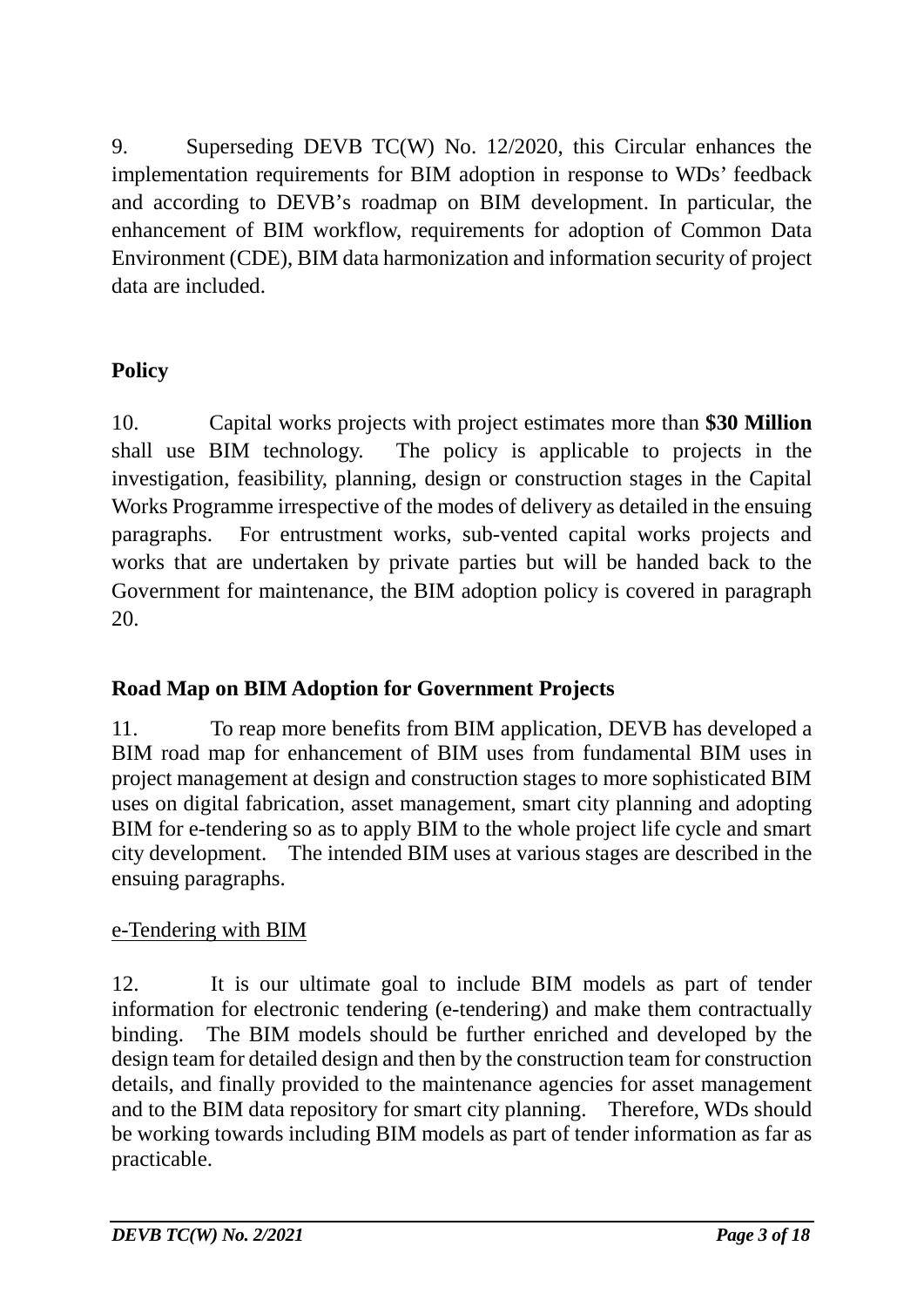## Investigation, Feasibility and Planning Stage

13. Sometimes a detailed information model may not be required at the early stage of a project or has little reference value at subsequent stages. Thus, the use of BIM technology is optional for projects during the stage of preparing Technical Feasibility Statement (TFS). However, WDs should adopt mandatory BIM uses in certain applications in the investigation, feasibility and planning stage after TFS has been approved in accordance with the Financial Circular No. 7/2017.

## Design Stage

14. The use of BIM technology is mandatory for all projects to be designed under Design and Construction consultancy agreements (DC) or Investigation, Design and Construction consultancy agreements (IDC), or by inhouse resources. The design BIM models shall be prepared to target for tendering purpose.

## Construction Stage

15. All tenders for construction contracts are required to stipulate use BIM technology for carrying out the projects. For the avoidance of doubt, this requirement applies also to Design-Build and Design-Build-Operate projects.

## Digital Fabrication

16. Digital fabrication is the process for digitalising the construction details as parametric objects in the BIM model for mass customised components so as to make the design and fabrication processes more efficient and can be done offsite. In this connection, some pilot projects from WDs have been selected for trial use of BIM technology for rebar prefabrication and modular Mechanical Electrical Plumbing/Building Services installations although these applications have not been regarded as mandatory BIM uses at the moment.

## Asset Management

17. In addition to enhancing productivity and reducing risks and costs of capital works projects, BIM technology can also optimise operation and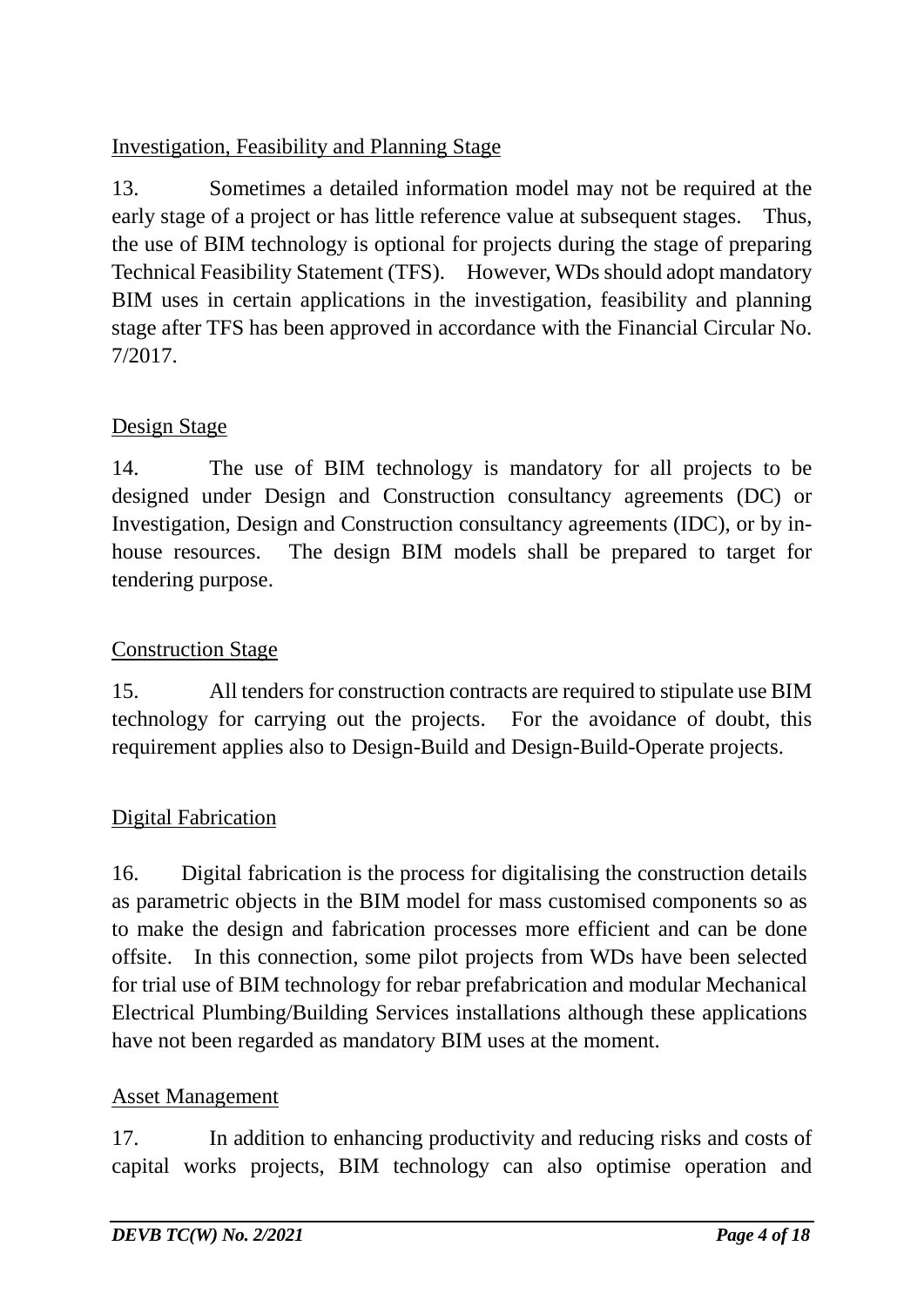maintenance. WDs should critically review their departmental asset information requirement and management strategy in order to leverage the information contained in the BIM models to facilitate asset management over the whole asset lifecycle. Therefore, WDs should proactively collaborate with their maintenance agencies of the built assets to agree on a standard practice for handover of as-built BIM models and documentation which contain the essential asset information requirements (AIR) to facilitate effective asset management.

## Smart City Planning

18. BIM models contain rich information of built assets which can facilitate the integration between BIM and Geographic Information System (GIS) as well as the development of Common Spatial Data Infrastructure (CSDI).

19. Therefore, WDs shall provide their design and as-built BIM models to LandsD to facilitate the development of the BIM Data Repository. addition, for all technical & fee proposals of consultancy agreements or construction works tenders with BIM adoption to be invited on or after 1 January 2022, WDs should ensure that the design and as-built BIM models are prepared in accordance with the DEVB BIM Harmonisation Guidelines<sup>[1](#page-4-0)</sup>, which have also been aligned with the Construction Industry Council (CIC) BIM Standards.

## **BIM Adoption for Entrustment Projects, Sub-vented Projects and Private Projects to be Handed Over to the Government**

20. This BIM adoption policy is also applicable to entrusted projects within the Government departments. For projects entrusted to organisations outside the Government (Airport Authority, MTR Corporation Limited, private developers, etc.), sub-vented projects and private projects to be handed over to the Government, the scope of BIM implementation should be aligned with the BIM adoption/implementation policy of the organisations. However, WDs shall encourage these organisations to use BIM technology and prepare BIM models according to the BIM Data Harmonisation Guidelines as far as practicable.

<span id="page-4-0"></span> $1$  The DEVB BIM Harmonisation Guidelines set out the information requirements and standards for BIM models and objects to facilitate efficient information exchange amongst Works Departments and Lands Department as promulgated by the DEVB TC(W) No. 8/2021.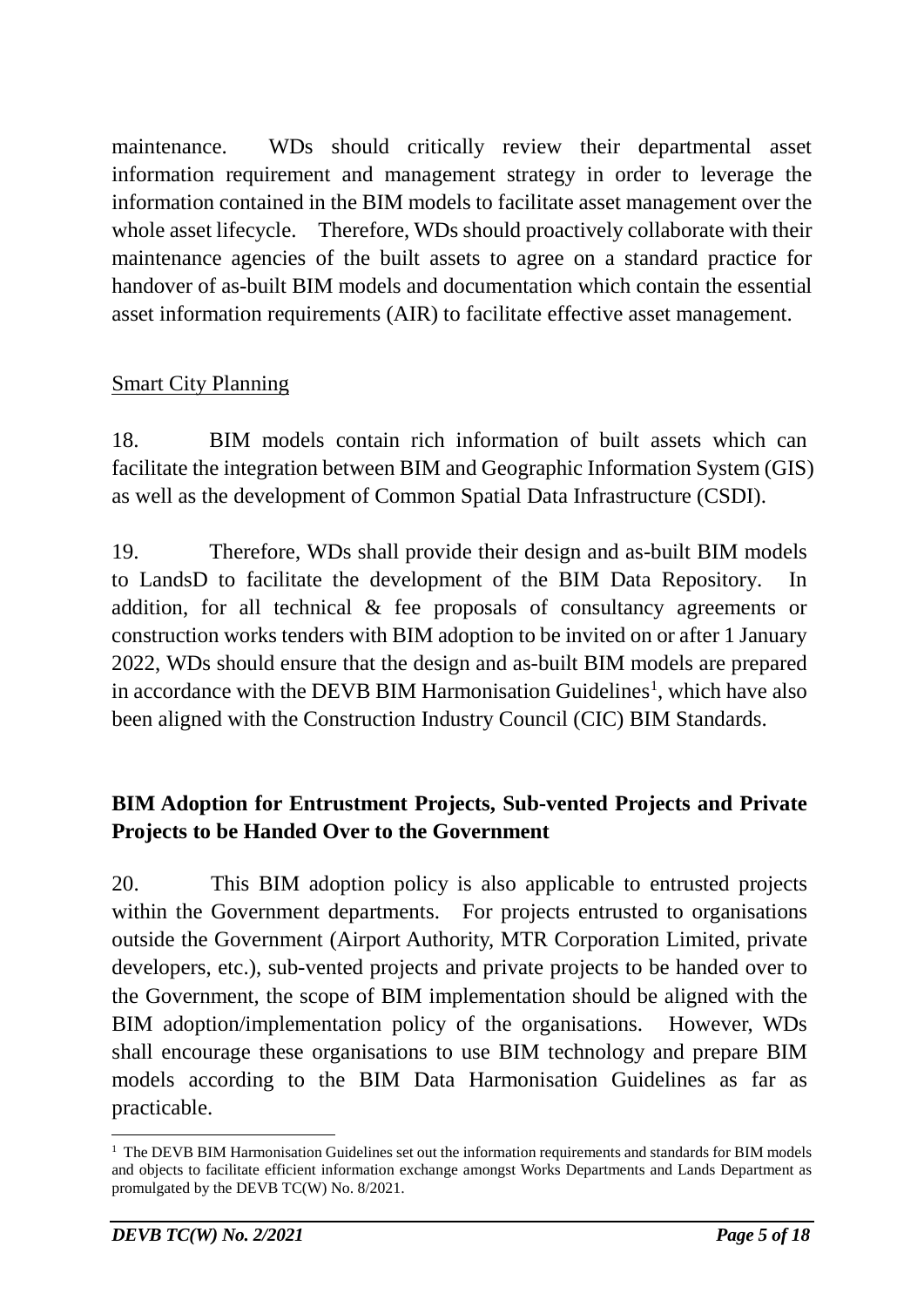### **Mandatory BIM Uses**

21. A number of mature BIM uses have been identified and a list of mandatory and optional BIM uses set out in **Annex 1** should be implemented in capital works projects. To keep up with the fast BIM technology development, the BIM uses in works projects will be reviewed and updated from time to time.

## **Exemption**

22. On exceptional grounds such as serious contractual implications, substantial impact on project delivery or projects of little technical content<sup>[2](#page-5-0)</sup>, the Heads of WDs may exempt the adoption of BIM technology or part of the mandatory BIM uses as required under this Circular. WDs shall appropriately keep records on such decision and inform DEVB of the approvals for exemptions with detailed justifications.

### **BIM Workflow**

23. BIM is more than an authoring tool to create 3D digital representation of the designs. To reap the full benefits of BIM, project teams should reengineer the workflow for the whole project delivery cycle to ensure that the BIM models are properly developed at the design stage for facilitating their utilisation in the subsequent stages and the whole project life cycle, and make good use of the BIM data/model for collaboration among project team members with an aim to improve productivity, reduce abortive works, enhance construction safety and/or optimise operational efficiency. In this respect, project teams shall conduct regular BIM collaboration meetings among project team members so as to ensure that any changes/updates in the design and construction stages are to be timely and properly made to the BIM models. In addition, WDs should start charting the BIM adoption effectiveness in public

<span id="page-5-0"></span><sup>&</sup>lt;sup>2</sup> The exemption applies to a project, the main scope of which has little technical content such as in-pipe condition survey & rehabilitation, operation of public fill banks & test laboratories, paving and painting works, slope maintenance works, greening works, maintenance/improvement works under term contracts, procurement of vehicles, etc.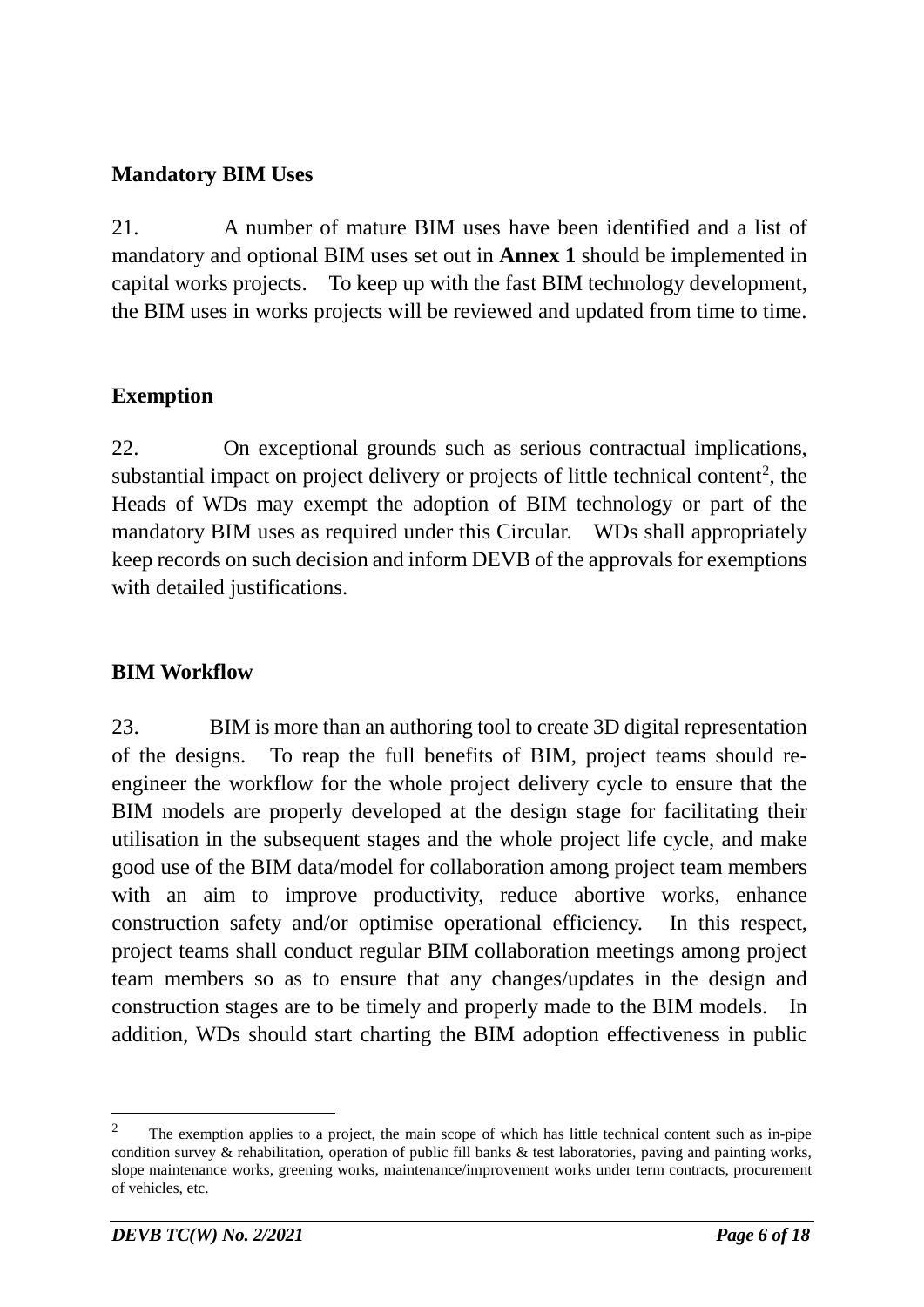works projects by monitoring the BIM Key Performance Indicators (KPI) which have been developed by DEVB as described in **Annex 3**.

### **Common Data Environment (CDE)**

24. With a view to further enhancing the effective use of BIM, the adoption of CDE in the workflow helps ensure that the BIM model so developed can serve as a single source of truth for collaboration throughout the whole project life cycle. Therefore, WDs should critically review their project data requirements, data exchange workflow and project data management strategy so as to facilitate the establishment of departmental CDE and the development of relevant standards for information exchange amongst inter-departmental CDEs.

### **BIM Software**

25. Specific brand names and models of BIM software shall not be stated in tender specifications of consultancy agreements and works tenders. Notwithstanding considerations on compatibility, product makes and models should not be specified. WDs shall ensure that tender specifications must be performance and function based to align with the software-neutral policy. An open BIM strategy should be adopted as far as practicable.

### **Production of Two-Dimensional Drawings**

26. The industry used to adopt two-dimensional (2D) Computer Aided Drafting (CAD) drawings and WDs have been following the "CAD Standard for Works Projects (CSWP)" for 2D CAD drawings. For BIM projects, 2D drawings shall be generated from the 3D BIM model. WDs and their engaged consultants/contractors shall cease producing 2D drawings by other platforms if those drawings can be generated from the 3D BIM model. 2D drawings which are generated from the 3D BIM model need not follow CSWP if technically impracticable.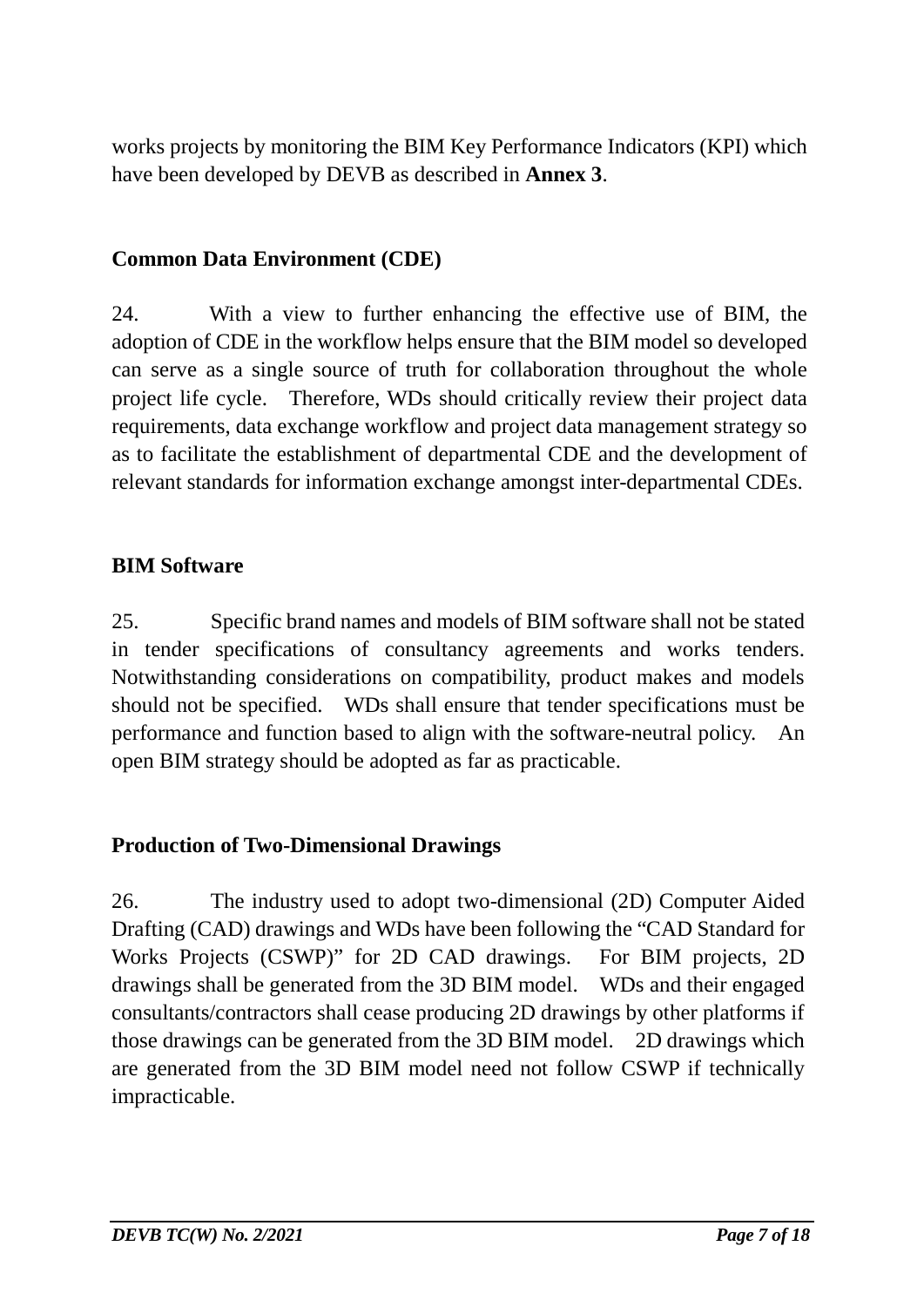## **BIM Capacity Building**

27. It is our aim that project teams should have the necessary BIM knowledge/skills to manage the BIM adoption and collaboration in the projects and not to fully rely on BIM consultants/sub-consultants or contractors/subcontractors. In this connection, we have arranged trainees of DEVB's Graduate Training Scheme to take BIM manager courses accredited by the CIC. In-service professional and technical staff of the project teams should take suitable BIM training courses for capacity building.

## **BIM Requirements for Consultants and Contractors**

28. To cater for cases where small consultant or contractor firms may not be very well equipped with BIM expertise, provisions will be stipulated in the agreement or contract allowing the consultant or contractor to engage a BIM subconsultant or sub-contractor to assist them. The agreement or contract shall also contain terms requiring the consultant or contractor to train up a number of their staff members and their sub-consultant/sub-contractor's staff members. Sample provisions for the training requirements are enclosed in **Annex 2** for reference.

## **Construction Innovation and Technology Fund (CITF)**

29. The Government launched the CITF in October 2018, which provides financial assistance to the local construction industry on, among others, BIM training and procurement of BIM software and hardware for experiential use and project adoption of BIM technology. WDs should encourage their engaged consultants/contractors and sub-consultants/sub-contractors to apply for the CITF.

### **Information Security of Project Data**

30. It is not uncommon that some functions such as real-time collaboration of design and workflows of BIM software would need to be processed by means of public cloud services. In this connection, WDs should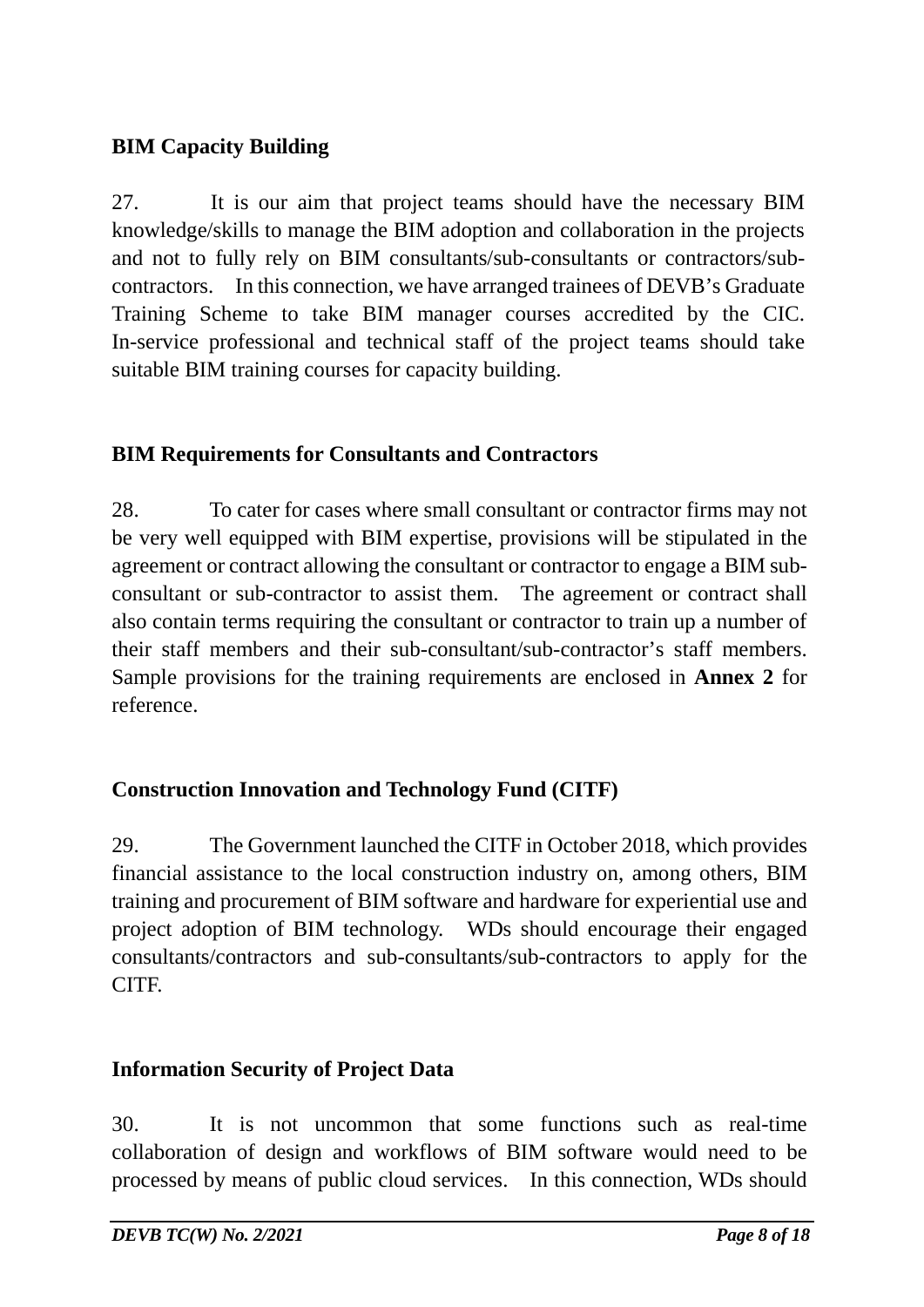observe and adhere to relevant Government practice guide(s) and/or circular(s) in respect of the adoption of public cloud services.

### **Enquiries**

31. Enquiries on this Circular should be addressed to Chief Assistant Secretary (Works) 4.

> **( Ricky C K LAU ) Permanent Secretary for Development (Works)**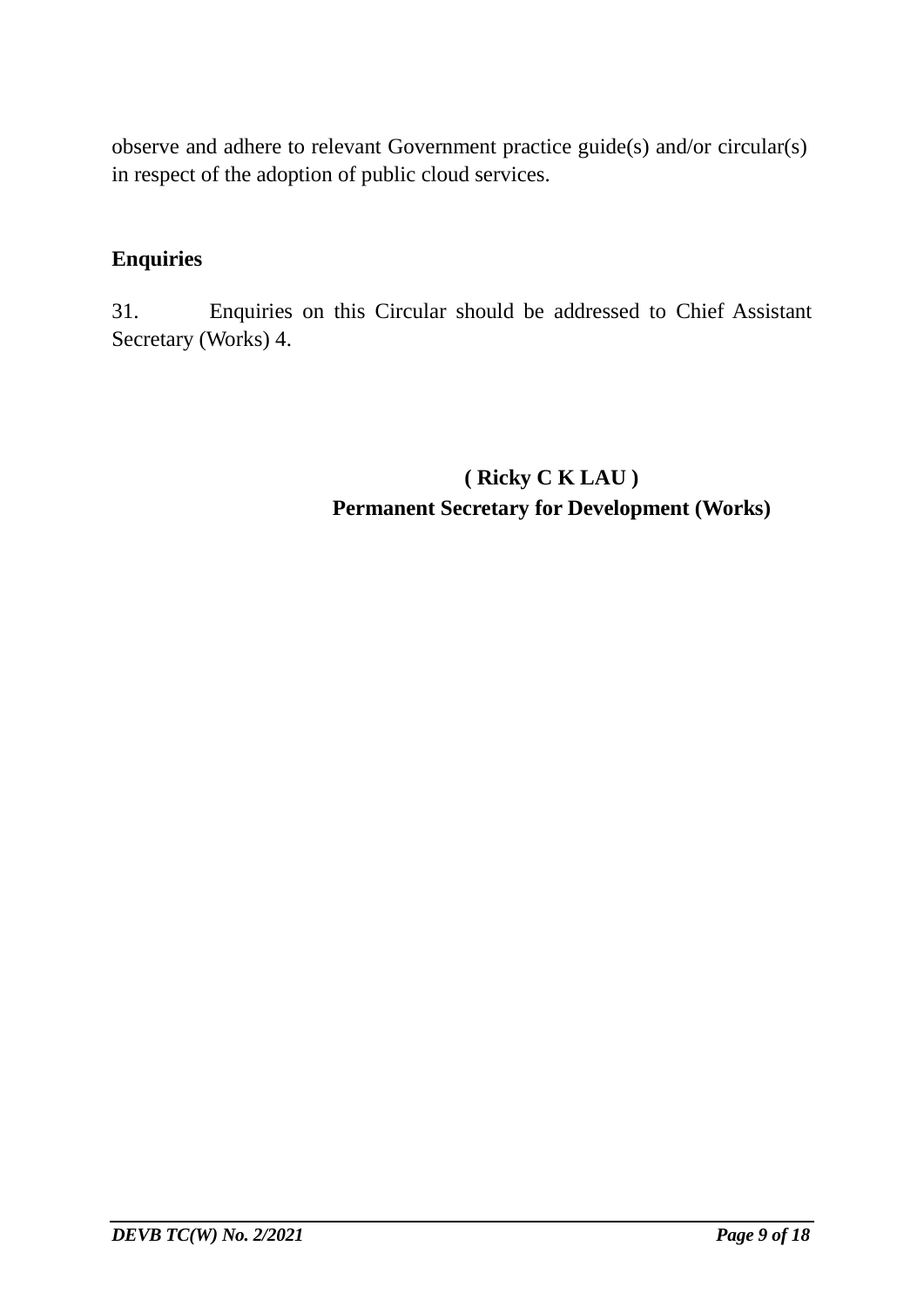#### **BIM Uses**

1. Works Departments shall adopt the stipulated mandatory BIM uses in respective stages of a project. Works Departments may adopt the optional BIM uses when necessary.

|                | <b>BIM Use</b>                                    | Investigation,<br><b>Feasibility</b><br>and Planning | <b>Design</b>  | <b>Construction</b>       |
|----------------|---------------------------------------------------|------------------------------------------------------|----------------|---------------------------|
| $\mathbf{1}$   | Design Authoring                                  | M <sup>h</sup>                                       | M              | M                         |
| $\overline{2}$ | Design Reviews                                    | M <sup>h</sup>                                       | M              | M                         |
| 3              | <b>Existing Conditions Modelling</b>              | $M^{i}$                                              | M              | M                         |
| $\overline{4}$ | Site Analysis                                     | $M^{i}$                                              | M              |                           |
| 5              | 3D Coordination                                   |                                                      | M              | M                         |
| 6              | <b>Cost Estimation</b>                            | $\Omega$                                             | $M^a$          | $M^b$                     |
| 7              | <b>Engineering Analysis</b>                       |                                                      | M <sup>1</sup> | $\mathbf{M}^{\mathbf{l}}$ |
| 8              | <b>Facility Energy Analysis</b>                   |                                                      | $\Omega$       | $\Omega$                  |
| 9              | <b>Sustainability Evaluation</b>                  | $\overline{O}$                                       | $M^{j}$        | $M^{j}$                   |
| 10             | <b>Space Programming</b>                          | $\Omega$                                             | $M^c$          |                           |
| 11             | Phase Planning (4D Modelling)                     |                                                      | M <sup>d</sup> | M                         |
| 12             | <b>Digital Fabrication</b>                        |                                                      | $M^k$          | $M^e$                     |
| 13             | <b>Site Utilization Planning</b>                  |                                                      |                | M <sup>f</sup>            |
| 14             | 3D Control and Planning                           |                                                      |                | $M^m$                     |
| 15             | <b>As-Built Modelling</b>                         |                                                      |                | M                         |
| 16             | Project Systems Analysis                          |                                                      |                | $\Omega$                  |
| 17             | Maintenance Scheduling                            |                                                      |                | $M^g$                     |
| 18             | <b>Space Management and Tracking</b>              |                                                      |                | $\mathbf{O}$              |
| 19             | <b>Asset Management</b>                           |                                                      |                | $\mathbf{M}^n$            |
| 20             | <b>Drawing Generation (Drawing</b><br>Production) |                                                      | M              | M                         |

Legend:

M – Mandatory BIM Use for the mentioned stage, including that carried forward from previous stage.

O – Optional BIM Use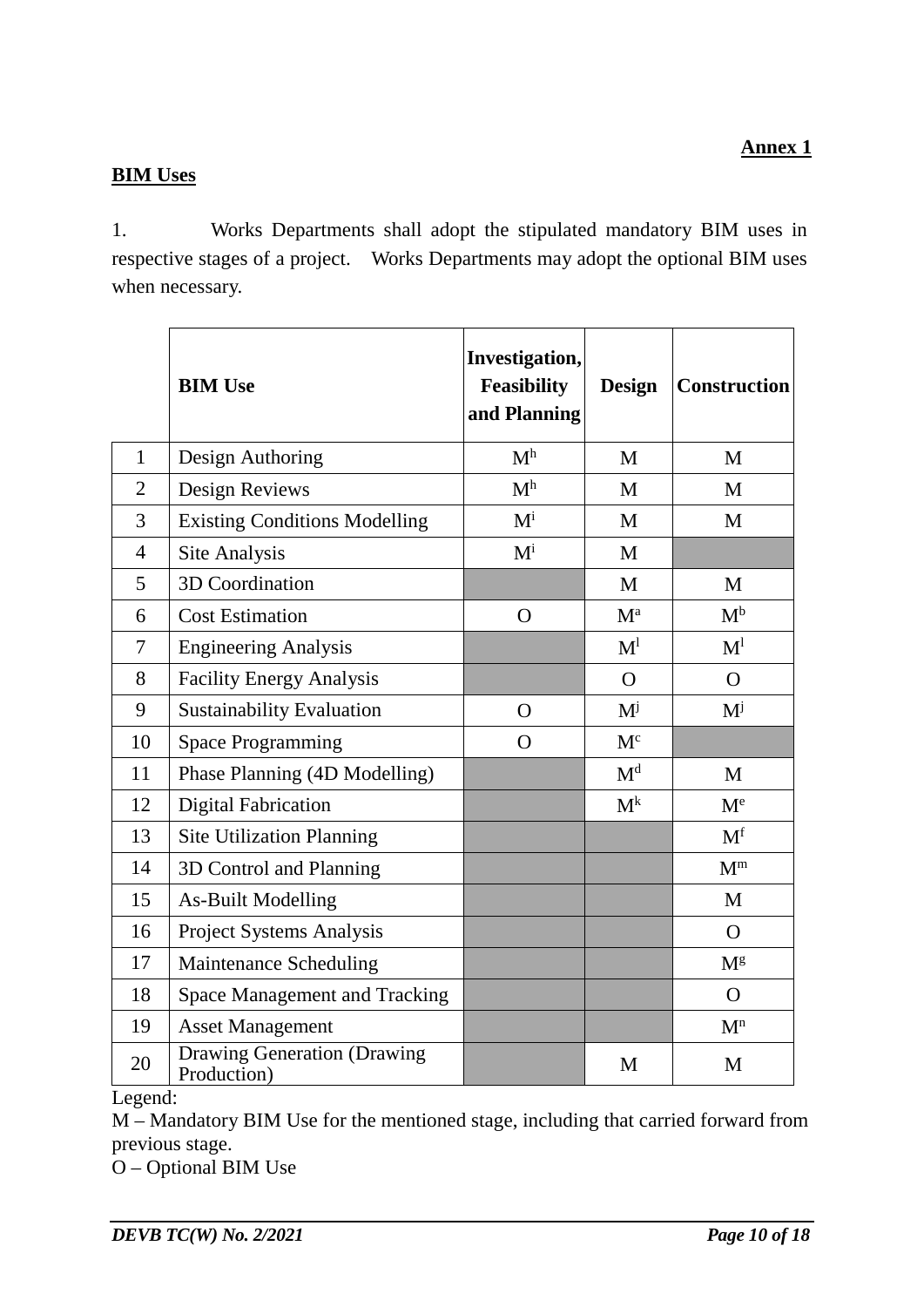Notes:

- a. Mandatory for project cost budgeting, project cost control and cost evaluation on design options, etc. at design stage as far as practicable.
- b. Mandatory for project cost control, cost evaluation on variation of works, cash flow/spending analysis, etc. at construction stage as far as practicable.
- c. Mandatory for checking client spatial requirements such as compliance with the approved schedule of accommodations, reference plot ratio for building projects and site coverage of greenery for building projects, or other spatial requirements relevant to building/civil projects as considered appropriate.
- d. Mandatory for the construction activities with very high to extreme risk level identified from the Systematic Risk Management (SRM) according to ETWB TC(W) No. 6/2005 or other activities as considered appropriate at design stage.
- e. Mandatory for digitalizing the construction details in the BIM model for mass customized components such as metal cladding, acoustic panels, building façade panels, ceiling panels, acoustic barriers, metal structural members, etc. which are of large quantities and variety in dimensions, shapes, geometries, etc. and modular construction units<sup>[3](#page-10-0)</sup>.
- f. Mandatory for the construction activities with very high to extreme risk level identified from the SRM according to ETWB TC(W) No. 6/2005 or other activities as considered appropriate at construction stage.
- g. Mandatory for providing maintenance attributes for facility structures, fabrics and equipment in the as-built models as considered appropriate.
- h. Mandatory for developing/reviewing digital 3D design scheme for a new construction project after TFS has been approved by the WB of DEVB.
- i. Mandatory for collecting sufficient and necessary existing site conditions as far as practicable to develop the design scheme and conduct the site analysis for new construction projects.
- j. Mandatory for building projects which aim to obtain the Gold or above rating of "BEAM Plus NB 2.0" certification with credit(s) for "BIM Integration".
- k. Mandatory for modular construction units<sup>3</sup> including those for MiC, DfMA, MiMEP as appropriate.
- l. Mandatory for conducting at least one engineering analysis which may be related to structural, lighting, solar and shading, airflow, energy, acoustic, thermal, mechanical, people movement, hydraulic, etc. as appropriate in building projects.
- m. Mandatory for a large-scale project requiring Digital Works Supervision System that

<span id="page-10-0"></span><sup>&</sup>lt;sup>3</sup> Modular construction units refer to construction units which are modularized in the design, integrated with all construction components/elements as far as practical, constructed in either off-site or on-site prefabrication yards and then delivered to the site for installation/fixing.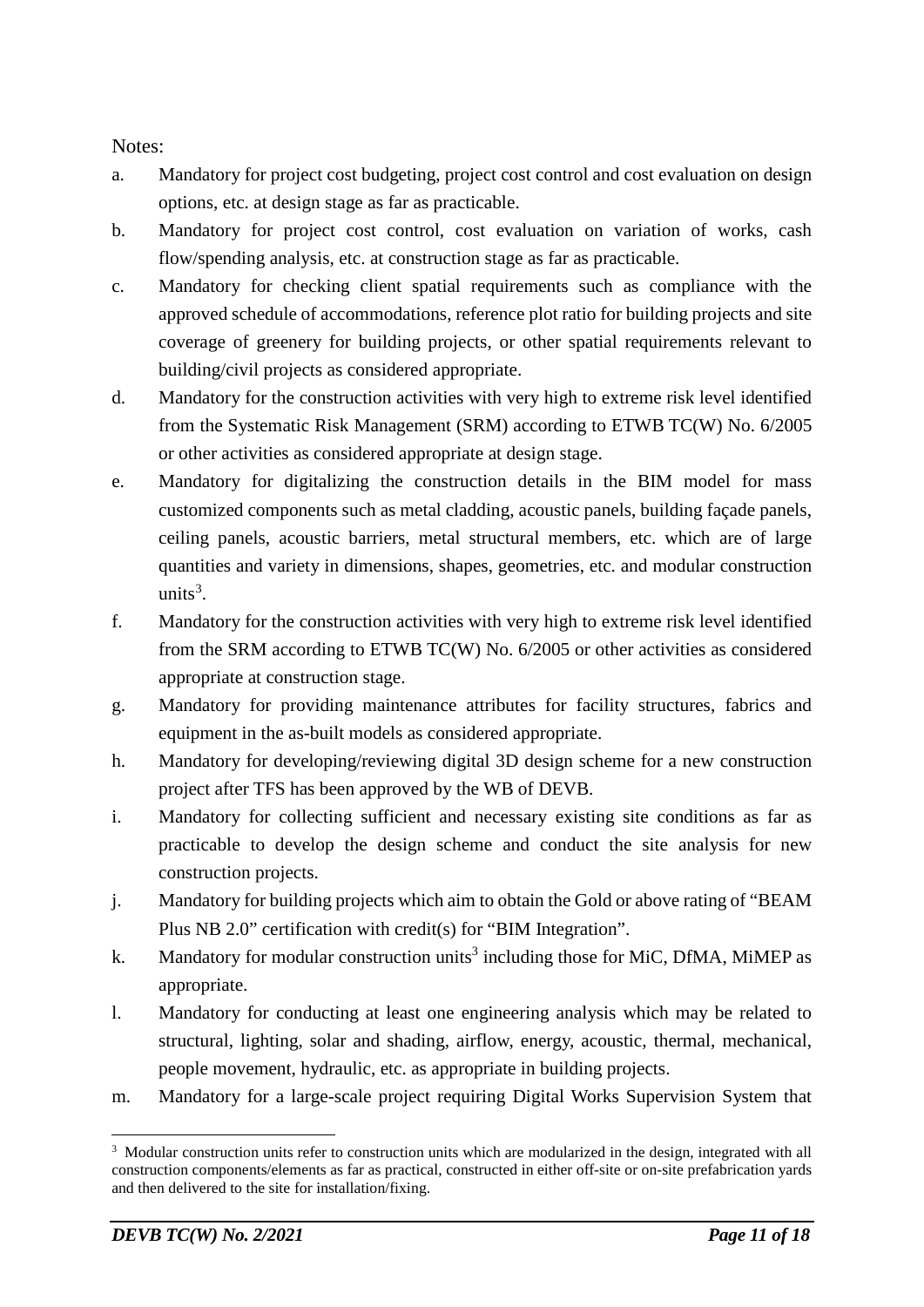digital setting-out, construction checking, etc. as appropriate by means of 3D laser scanners, robotic total stations, etc. shall be adopted as far as practicable.

n. Mandatory for identifying the required data sets and data formats which can be extracted from as-built BIM models for the maintenance agencies' use. Besides, underground utilities (UU) surveys by means of photogrammetry, 3D laser scanning, etc. for all opened-up areas are required so that a project UU BIM model can be provided to the maintenance agencies and LandsD for information sharing.

2. Explanations of each of the above BIM uses shall be referred to the explanation notes below.

### **Explanation Notes on BIM Uses**

- 1. **Design Authoring**: A process of using BIM software to create and develop a project BIM model and plans, elevations, sections, details, shop drawings and schedules can also be produced by the authoring tools.
- 2. **Design Review**: A process for stakeholders to view a model or animated walkthroughs of a project, provide feedback and validate various design aspects by means of BIM model viewer, Computer Assisted Virtual Environment (CAVE), immersive lab, etc.
- 3. **Existing Conditions Modelling**: A process of creating 3D model of the existing site conditions by means of laser scanning, photogrammetry, composition of existing 3D spatial data of the site and other conventional methods.
- 4. **Site Analysis**: A process in which BIM and/or GIS tools are used to evaluate a site for exploring options or making decisions.
- 5. **3D Coordination**: A process of identifying conflicts by analysing 3D models of different building/engineering systems. The goal of the coordination process is to eliminate clashes before construction.
- 6. **Cost Estimation**: Quantities may be extracted from models and used to develop cost estimates for a project.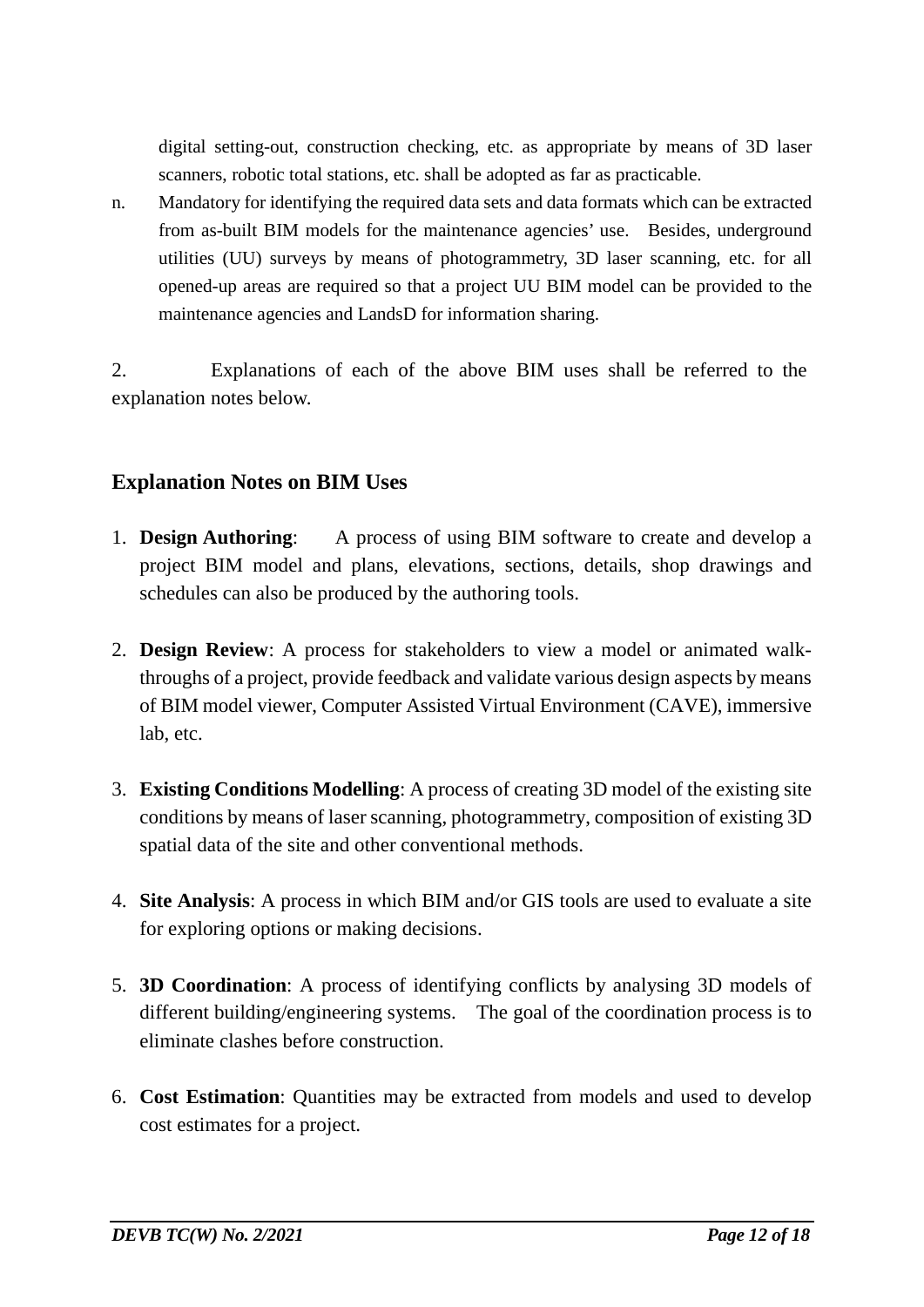- 7. **Engineering Analysis**: A process which uses the BIM model to analyse and assess design options to facilitate the provision of effective engineering solution. Engineering analysis may be related to structural, lighting, solar and shading, airflow, energy, acoustic, thermal, mechanical, people movement, hydraulic, etc. designs.
- 8. **Facility Energy Analysis**: A process of using a building energy simulation programme with a model to conduct energy assessments of a project design.
- 9. **Sustainability Evaluation**: A process in which a project model is evaluated based on sustainability criteria from BEAM Plus, LEED or other green building assessment tools.
- 10. **Space Programming**: A process in which a spatial program is used to efficiently and accurately assess a design layout model in regard to client spatial requirements and statutory requirements. For design stage, some examples for checking client spatial requirements may include compliance with the approved schedule of accommodations, reference plot ratio for building projects and site coverage of greenery for building projects, etc.
- 11.**Phase Planning (4D Modelling)**: A process of linking a programme to the model which is used to plan the phased occupancy or to show construction sequence and space requirements.
- 12.**Digital Fabrication**: The use of models to facilitate the fabrication of mass customised components or off-site prefabricated assemblies and the models can also be used for prototyping with 3D printers as part of a design intent review process.
- 13. **Site Utilisation Planning**: The model shall include permanent and/or temporary facilities on site for all the phases of the construction process. This BIM use is normally worked with Phase Planning to review space planning, site logistics, sequencing requirements, temporary works and safety.
- 14. **3D Control and Planning (Digital Layout)**: A process of utilising a model to lay out project elements on the site or automate the plant with Global Positioning System (GPS) and machine control.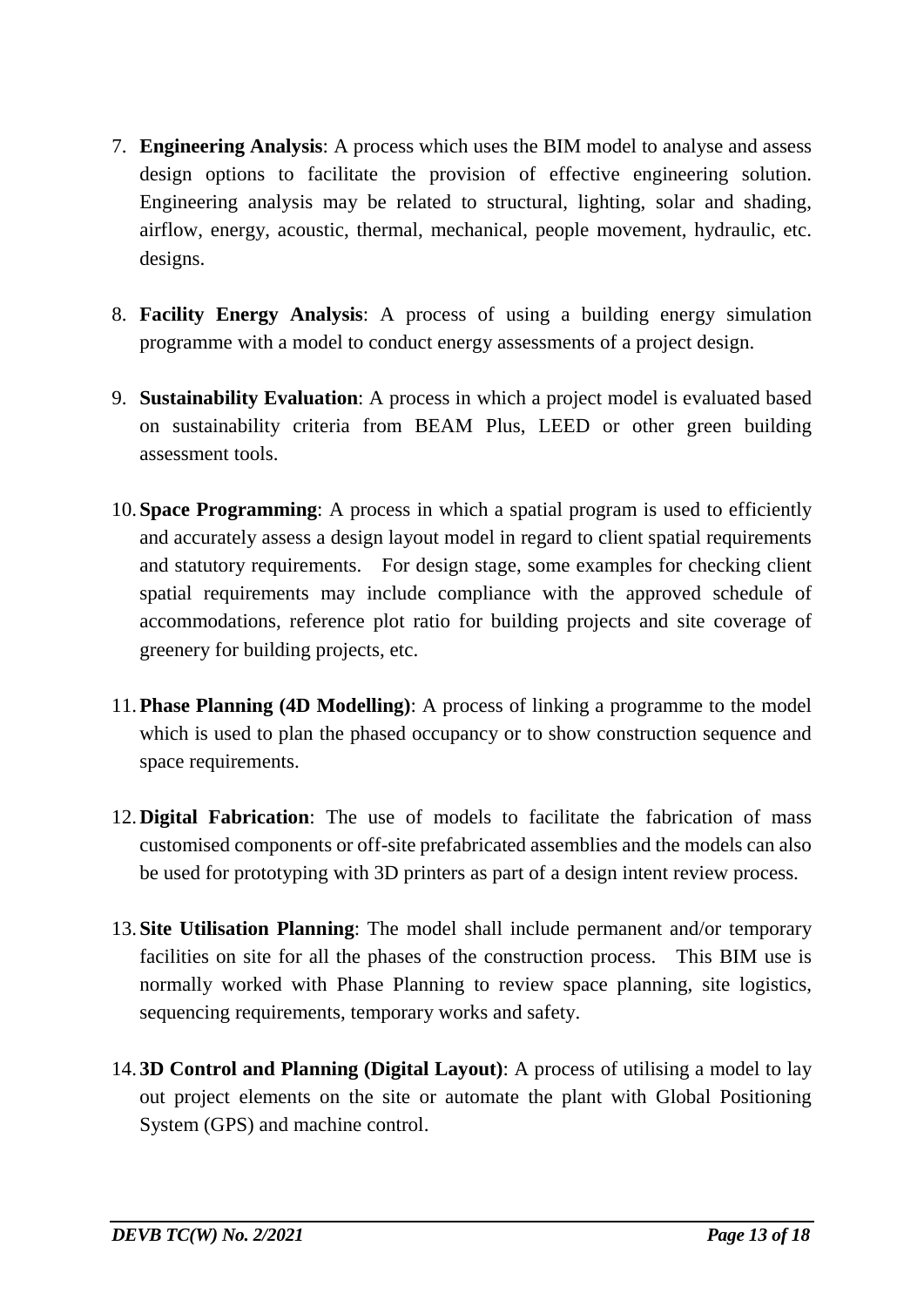- 15.**As-built Modelling**: A process of preparing an accurate record of the physical conditions and assets of a project, e.g. as-built BIM model and asset templates.
- 16.**Project Systems Analysis**: A process of measuring how a project performs compared to the design specifications, e.g. operation of mechanical systems, energy use, solar gain, lighting performance and airflow pattern with Computational Fluid Dynamics (CFD).
- 17.**Maintenance Scheduling**: A process for planning and managing the maintenance of a project structure, building fabric and equipment during the operational life of a facility. The data required for facility management shall be collected during the construction stages and input into an as-built BIM model.
- 18. **Space Management and Tracking**: The as-built BIM model can be used to assess, manage and track spaces and associated resources within a project. A BIM database may be used to analyse the existing use of space and perform transition planning.
- 19.**Asset Management**: A process of linking an as-built model database to an organised asset management system, which can be used to maintain and operate the facility and its assets. To achieve this, project teams and maintenance agencies should agree on a standard practice for handover of as-built BIM models, which contain the essential AIR to facilitate effective asset management.
- 20.**Drawing Generation (Drawing Production)**: A process of producing tender drawings and shop drawings as far as practicable by BIM models, which are used as single-source-of-truth.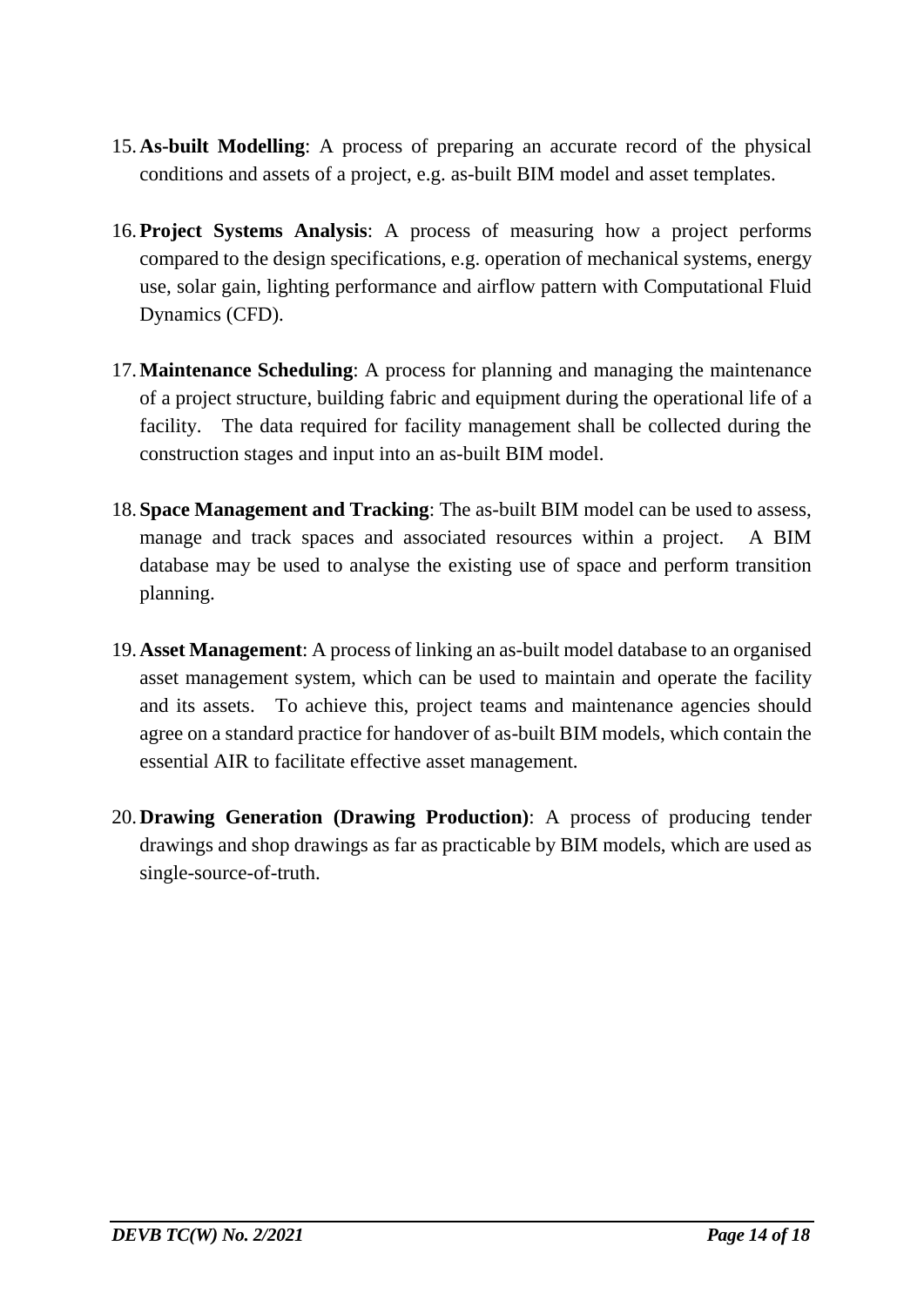#### **Organisation, Training and Sub-contracting Requirements**

#### **BIM Team Structure**

The Consultant/Contractor\* shall propose and establish a BIM team that is appropriate for the scale and complexity of the Assignment/Contract\*, highlighting key roles and responsibilities of each position, within [14]<sup>#</sup> calendar days after commencement of Assignment/Contract\*. The team shall be led by a BIM Team Leader who holds a key position in the Consultant/Contractor's\* project team structure. The BIM team shall include sufficient and technically competent resources in order to complete all BIM tasks and deliverables specified in the Assignment/Contract\*. Notwithstanding, the BIM team shall comprise at least  $[3]^*$  personnel well trained in relevant disciplines. These personnel shall have qualifications as follows:

- (a) BIM Team Leader shall be a CIC-Certified BIM Manager (CCBM) with effect from 1 July 2021 for all technical & fee proposals of consultancy agreements or construction works tenders invited on or after 1 January 2021
- (b) BIM Coordinator
	- (i) shall have a minimum of three years related construction project experience;
	- (ii) shall have a minimum of one year practical experience in BIM projects; and
	- (iii) shall complete the CIC-accredited BIM Coordinator course with effect from 1 July 2022 for all technical & fee proposals of consultancy agreements or construction works tenders to be invited on or after 1 January 2022 if the engaged BIM Coordinators are not CCBC.

#### OR

shall be a CIC-Certified BIM Coordinator (CCBC)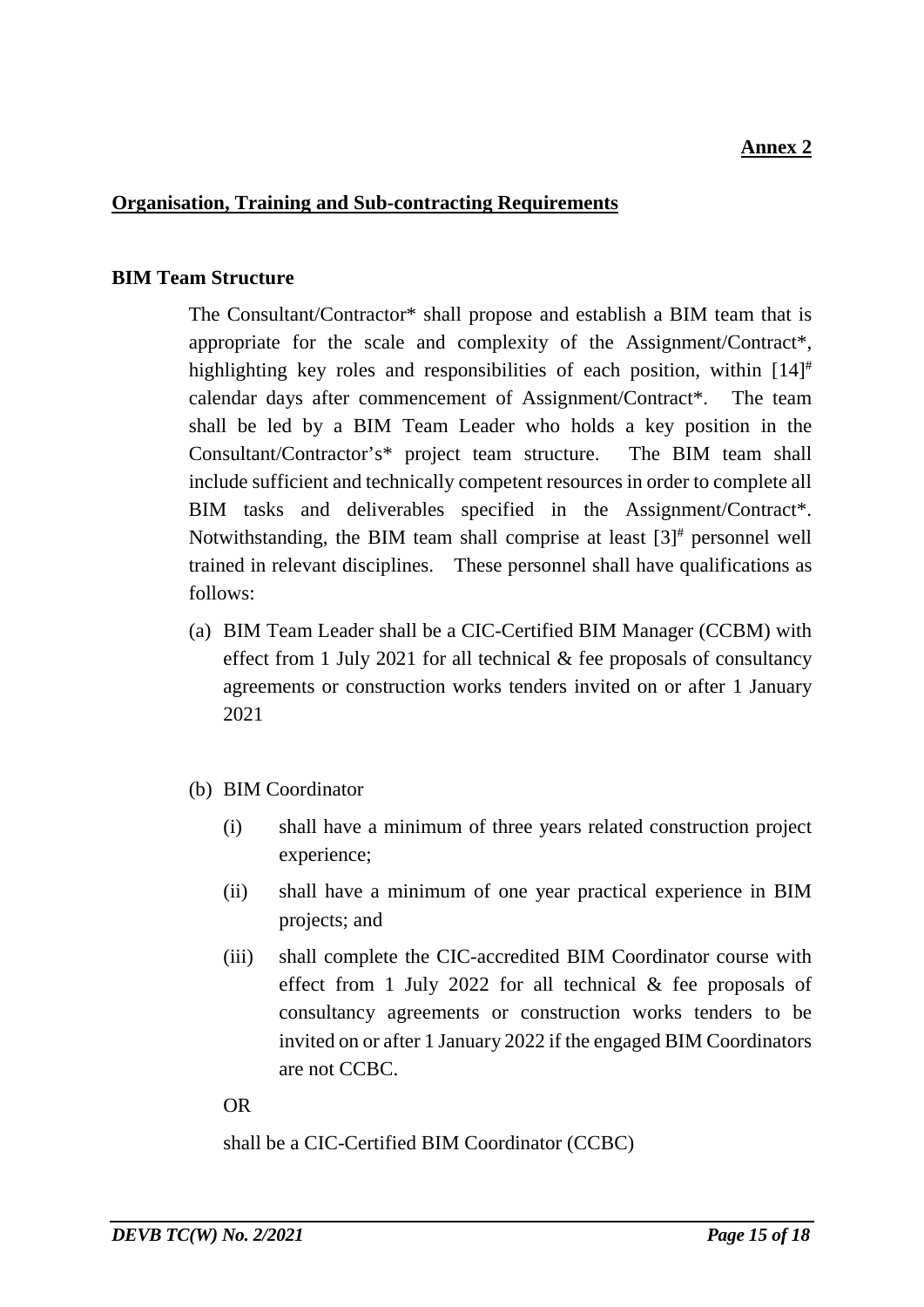The BIM Team Leader shall be responsible for the overall BIM management and process controls. The BIM Team Leader shall delegate BIM Coordinator(s) for handling BIM tasks such as BIM modelling, collaborate information exchange amongst related stakeholders and maintain a drawing/information register to record the information to be incorporated in the model(s).

For any proposed staff movement or change in the BIM team, the Consultant/Contractor\* shall provide a CV of the replacement personnel together with evidence of equivalent BIM competency to the Director/Engineer/Supervising Officer\* within [7]<sup>#</sup> calendar days for approval.

#### **BIM Sub-Consultant/Sub-Contractor\***

If the Consultant/Contractor\* does not have the necessary expertise, the Consultant/Contractor\* shall engage a sub-consultant/sub-contractor\* with suitable expertise for the performance of BIM related tasks. If the Consultant/Contractor\* intends to or is required to subcontract the BIM works to a BIM sub-consultant/sub-contractor\*, the Consultant/Contractor\* shall obtain approval from the Director/Engineer/Supervising Officer\* before formal engagement and shall indicate this clearly in the project team structure. The positions of the staff members from the BIM sub-consultant/subcontractor\* shall also be indicated clearly in the BIM team organisation structure.

#### **BIM Training Requirements**

The Consultant/Contractor\* is required to nominate his staff or subconsultant/sub-contractor\*'s staff to attend, within  $[6]^{\dagger}$  months from the commencement of the Assignment/Contract\*, suitable BIM skill training courses under the pre-approved list of the CITF managed by the CIC and ensure their successful completion of the attended training courses:

- $[4]^*$  staff members for the Consultant/Contractor\* and
- $[4]^*$  staff members for the engaged sub-consultant(s)/sub-contractor(s).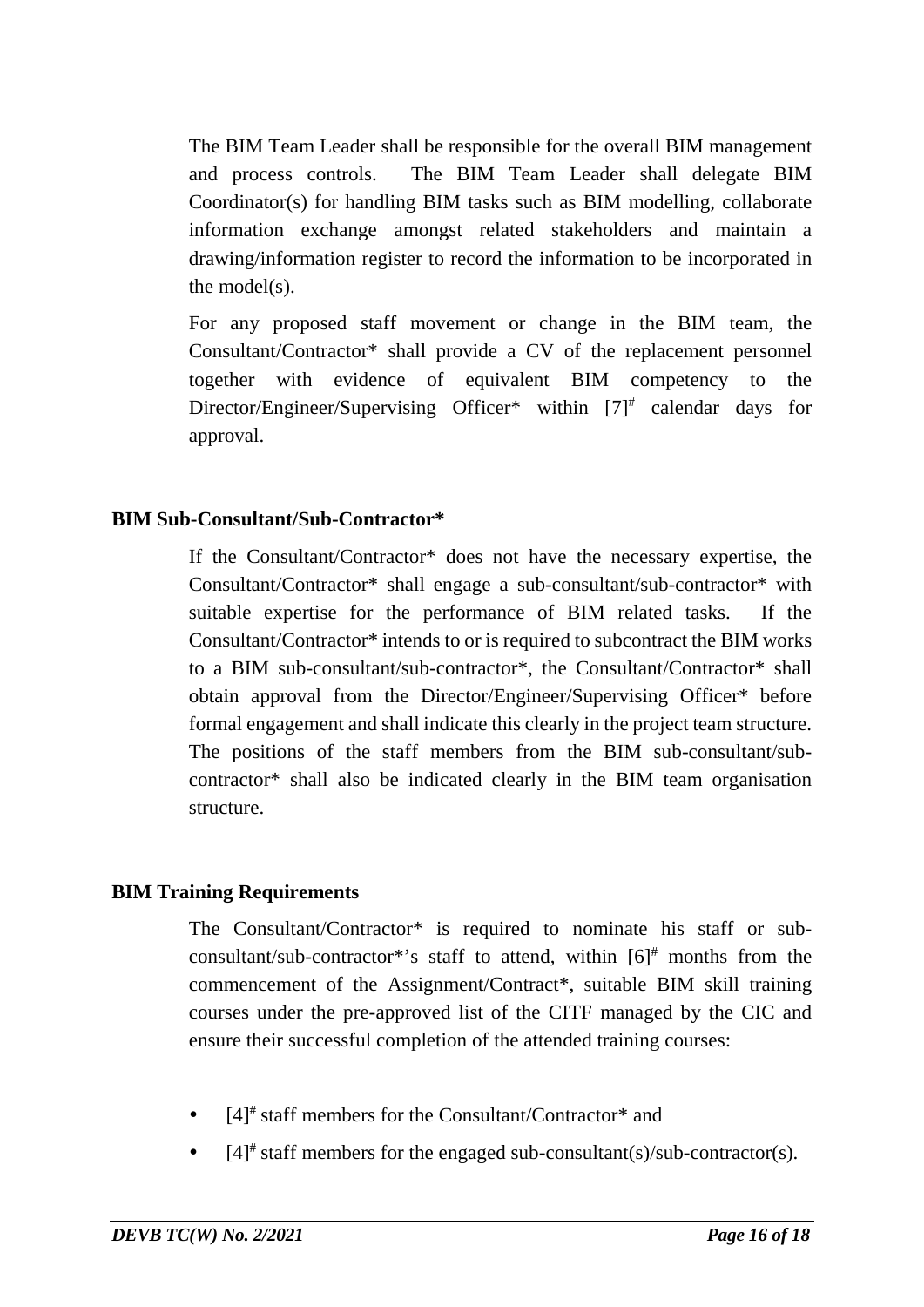- \* Delete as appropriate
- # The number is for reference only and should be suitably determined by the WD according to the nature, scale, complexity, mode of project delivery, number of consultant/contractor/sub-consultant/sub-contractor involved, etc. of the project.